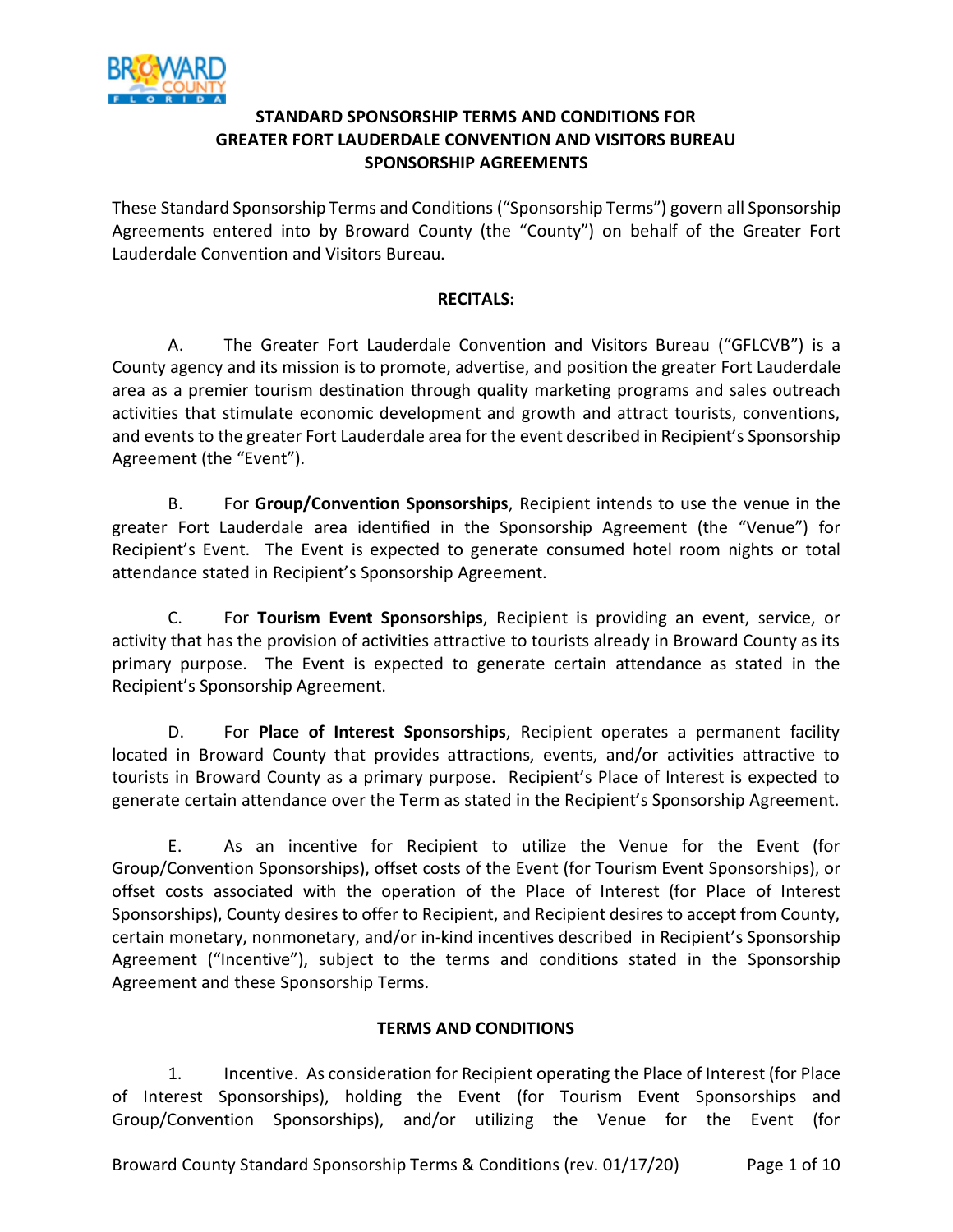Group/Convention Sponsorships), and the Sponsorship Benefits described in the Sponsorship Agreement provided to County by Recipient, County shall provide Recipient the Incentive to assist Recipient in connection with holding or hosting the Event.

a. Remittance of Incentive.In order to qualify for and receive any portion of the Incentive, Recipient must submit a complete and executed compliance certificate in the form provided by GFLCVB ("Compliance Certificate") and the required supporting documentation within thirty (30) calendar days after the completion of the Event (for Group/Convention Sponsorships or Tourism Event Sponsorships) or the end of the Term of County's Sponsorship (for Place of Interest Sponsorships). Subject to review and approval by the President of GFLCVB, County will pay Recipient the monetary portion of the Incentive within thirty (30) calendar days after receipt of the Compliance Certificate, unless otherwise stated in Recipient's Sponsorship Agreement. Recipient shall use the Incentive only to defray costs associated with the Event or Place of Interest (as applicable) or as may otherwise be described in the Sponsorship Agreement.

b. Additional Conditions to Remittance.If the attendance, hotel room night, or other information certified in the Compliance Certificate is less than the Recipient Commitment specified in the Sponsorship Agreement, County may, at the sole and absolute discretion of the President of the GFLCVB, reduce the Incentive and provide only a pro rata share, calculated by multiplying the total value of the Incentive (including monetary, in-kind, and any other type of Incentive stated in the Sponsorship Agreement) by the ratio comprised of the information certified in the Compliance Certificate divided by the Recipient Commitment stated in the Sponsorship Agreement.

c. Refund of Incentive. If any portion of the Incentive was provided by County prior to submission of the Compliance Certificate, Recipient must nonetheless timely submit a completed Compliance Certificate within the time period stated in Section 1(a) above. If the information certified in the Compliance Certificate is less than the Recipient Commitment specified in the Sponsorship Agreement, Recipient shall refund to County a pro rata share of the monetary portion of the Incentive within thirty (30) days after written demand by the President of the GFLCVB. The calculation of "pro rata share" shall use the methodology described in Section 1(b) above. If Recipient cancels the Event (or, for Place of Interest Sponsorships, temporarily or permanently ceases operation of the Place of Interest) for any reason, including due to a Force Majeure, Recipient shall refund to County the entire amount of the Incentive received through the date of such cancellation within thirty (30) days after written demand by the President of the GFLCVB. This provision shall survive the termination or expiration of the Sponsorship Agreement.

d. Tax Withholding. If any federal, state, or local taxes, tariffs, or governmental charges may be due or imposed in connection with the Incentive, if and to the extent deemed necessary by the President of the GFLCVB or required under applicable law, County may withhold any such amount from the Incentive otherwise due Recipient and remit only the remainder to Recipient. Upon request by the President of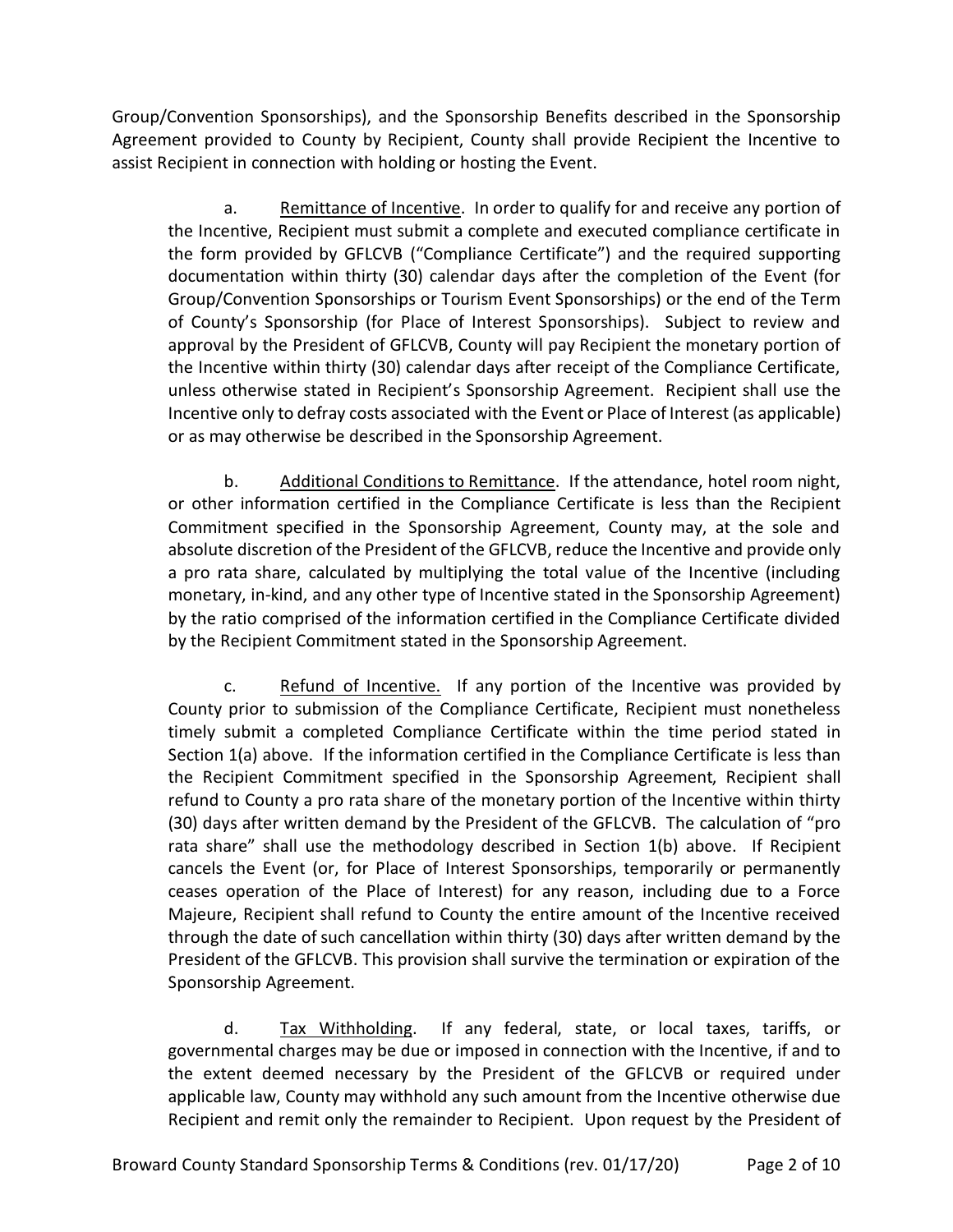the GFLCVB, Recipient must provide any tax-related forms or documentation as a condition precedent to providing any portion of the Incentive to Recipient. County makes no representation regarding the taxability or any other tax implications regarding the Incentive, and Recipient is solely responsible for obtaining appropriate advice and guidance regarding these issues. All tax-related forms or documentation must be in the name of the payee of the Incentive. Any deviation may result in a delay in payment of the Incentive or an inability of County to provide the Incentive.

2. Sponsorship Benefits. As consideration for the Incentive, Recipient shall provide County with the Sponsorship Benefits stated in the Sponsorship Agreement.

3. Accuracy of Representations. Recipient represents and warrants that all statements and representations made in connection with Recipient's application, proposal, or other supporting documents submitted to County in connection with this sponsorship were true and correct when made and are true and correct as of the date Recipient executes the Sponsorship Agreement, unless otherwise expressly disclosed in writing by Recipient.

4. Applicable Requirements. Recipient represents and warrants that the Incentive may be utilized only for purposes permitted under Section 125.0104, Florida Statutes. Recipient represents and warrants that the Event or Place of Interest has as one of its main purposes the attraction of tourists as evidenced by the promotion of the activity, service, venue, or event to tourists as defined in Section 125.0104. In addition to all applicable legal requirements, Recipient shall comply with all applicable policies, procedures, and guidelines adopted by the GFLCVB.

5. Other Statutory Requirements. Recipient represents that there has been no determination that it committed a "public entity crime" as defined by Public Entity Crime Act, Section 287.133, Florida Statutes, that it has not been formally charged with committing an act defined as a "public entity crime," and that its entry into the Sponsorship Agreement will not violate that act. Recipient further represents that it has not been placed on the discriminatory vendor list as provided in Section 287.134, Florida Statutes, and that it is not ineligible to contract with County on any of the grounds stated in Section 287.135, Florida Statutes.

6. Termination.The Sponsorship Agreement may be terminated for convenience by written notice by the President of the GFLCVB, which termination shall be effective on the date stated in such notice provided the termination date is not less than thirty (30) days after the date of such written notice. The Sponsorship Agreement may also be terminated by the County Administrator upon such notice as the County Administrator deems appropriate under the circumstances in the event the County Administrator determines that termination is necessary to protect the public health, safety, or welfare. The Sponsorship Agreement may also be terminated by County for cause for any breach of the Sponsorship Agreement by Recipient that is not cured within ten (10) business days after written notice of such breach by the President of the GFLCVB. Upon termination of the Sponsorship Agreement by County for any reason, Recipient shall have no right to receive or otherwise direct the receipt of the Incentive not already provided to Recipient by County. In addition, if County terminates the Sponsorship Agreement for cause or if the County Administrator determines termination is necessary to protect the public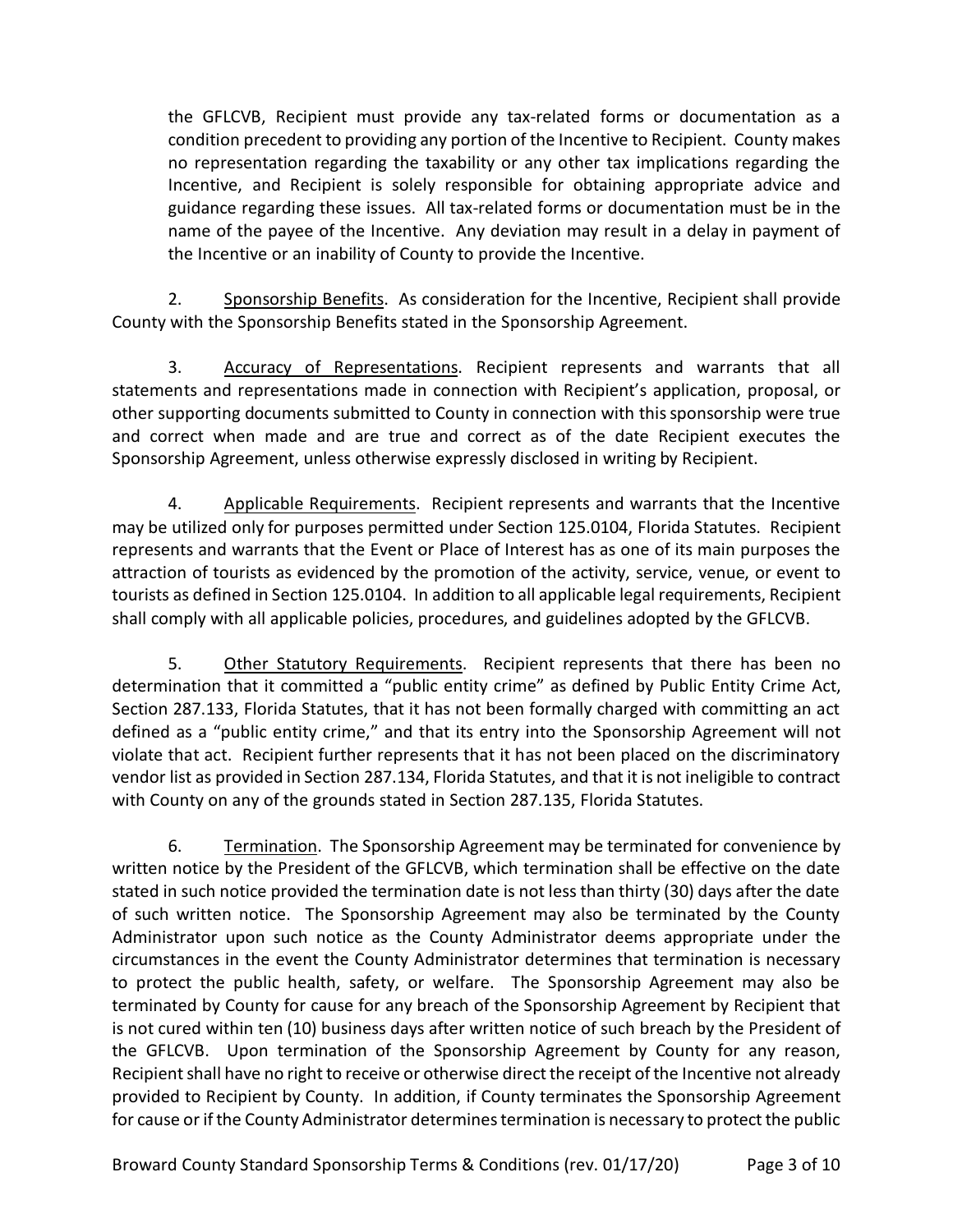health, safety, or welfare, Recipient shall, within twenty (20) days after such termination, return to County any portion of the Incentive already provided. Recipient hereby waives and releases any and all claims it may have for breach of contract or otherwise arising out of County's exercise of its right to terminate the Sponsorship Agreement pursuant to this section.

7. Audit. County may, at any time, audit the books, records, and accounts of Recipient related to the Event or Place of Interest, as applicable. Recipient shall keep such books, records, and accounts as may be necessary in order to record complete and correct entries related to the Event. Recipient shall preserve and make available, at reasonable times within Broward County for examination and audit by County, all financial records, supporting documents, statistical records, and any other documents pertinent to the Event or Place of Interest for a minimum period of three (3) years after expiration or termination of the Sponsorship Agreement or until resolution of any audit findings, whichever is longer.

8. Compliance with Laws.Recipient and the Event or Place of Interest, as applicable, must comply with all applicable federal, state, and local laws, codes, ordinances, rules, and regulations including, without limitation, American with Disabilities Act, 42 U.S.C. § 12101, Section 504 of the Rehabilitation Act of 1973, and any related federal, state, or local laws, rules, and regulations.

9. Force Majeure. County's obligations under the Sponsorship Agreement shall be excused by acts of God, such as fires, storms, lightning, floods, confiscations or restraints of government (civil or military), war, terrorism, strikes or labor disputes, civil disturbances, or any other cause that is not within the reasonable control of County and not otherwise due to any negligence or willful misconduct by County that results in the closure of the Place of Interest or the Event being canceled (all such circumstances are defined as "Force Majeure").

10. Indemnification.Recipientshall indemnify, hold harmless, and defend County and its past, present, and future affiliates, officers, directors, employees, agents, attorneys, successors, and assigns, from and against any and all causes of action, demands, claims, losses, liabilities, and expenditures of any kind, including attorneys' fees, court costs, and expenses, including through the conclusion of any appellate proceedings, raised or asserted by any person or entity not a party to the Sponsorship Agreement, and caused or alleged to be caused, in whole or in part, by any intentional, reckless, or negligent act or omission of Recipient, its officers, employees, agents, or servants, arising from, relating to, or in connection with the Sponsorship Agreement (collectively, a "Claim"). The obligations of this section shall survive the expiration or earlier termination of the Sponsorship Agreement.

11. Sovereign Immunity. Except to the extent sovereign immunity may be deemed to be waived by entering into the Sponsorship Agreement, nothing in the Sponsorship Agreement are intended to serve as a waiver of sovereign immunity by County nor shall anything included therein be construed as consent by County to be sued by third parties. County is a political subdivision as defined in Section 768.28, Florida Statutes, and shall be responsible for the negligent or wrongful acts or omissions of its employees pursuant to Section 768.28, Florida Statutes.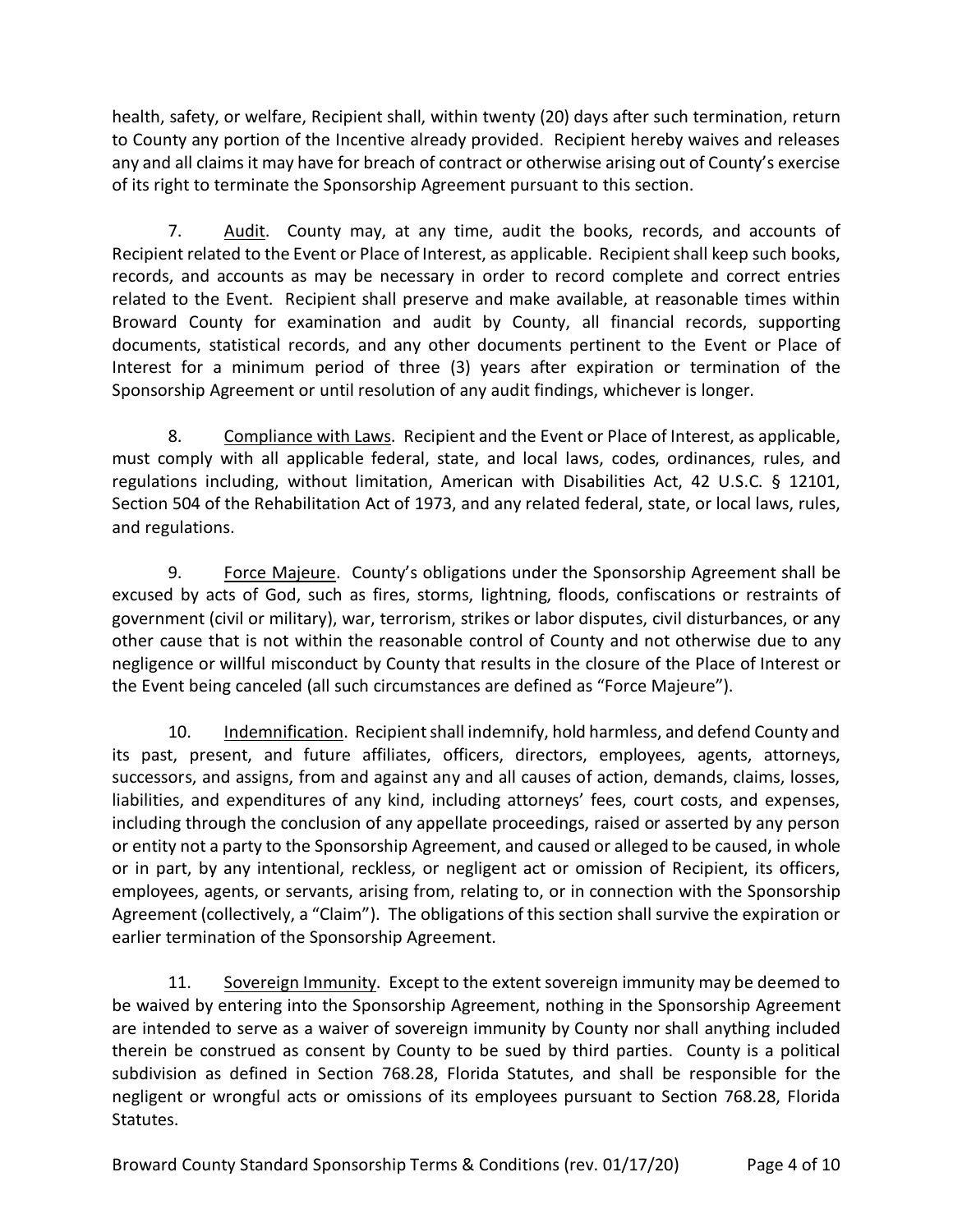12. Third-Party Beneficiaries. Neither Recipient nor County intends to directly or substantially benefit a third party by the Sponsorship Agreement. Therefore, the Parties acknowledge that there are no third-party beneficiaries to the Sponsorship Agreement and that no third party shall be entitled to assert a right or claim against either of them based thereon.

13. Voluntary Execution; Role of Legal Counsel. The Parties acknowledge that the Sponsorship Agreement is freely and voluntarily executed after Recipient had an opportunity to review both the Sponsorship Agreement and Sponsorship Terms, and that Recipient had adequate opportunity to consult with and receive the advice of counsel before entering into the Sponsorship Agreement.

14. Notices. In order for a notice to a party to be effective under the Sponsorship Agreement, notice must be sent via U.S. first-class mail, hand delivery, or commercial overnight delivery, each with a contemporaneous copy via e-mail, and shall be effective upon mailing or hand delivery (provided the contemporaneous email is also sent). Recipient and County may change the addresses for notice by providing written notice of such change in accordance with the provisions of this section. Notice to Recipient shall be made to the address shown in the Sponsorship Agreement.

Address for Notice to County: Broward County Greater Fort Lauderdale Convention & Visitors Bureau Attn: Stacy Ritter 101 N.E. 3rd Avenue, Suite 100 115 South Andrews Avenue Fort Lauderdale, Florida 33301

15. Public Records. To the extent Recipient is acting on behalf of County as stated in Section 119.0701, Florida Statutes, Recipient shall:

a. Keep and maintain public records required by County to perform the services under the Sponsorship Agreement;

b. Upon request from County, provide County with a copy of the requested records or allow the records to be inspected or copied within a reasonable time and at a cost that does not exceed that provided in Chapter 119, Florida Statutes, or as otherwise provided by law;

c. Ensure that public records that are exempt or confidential and exempt from public record requirements are not disclosed except as authorized by law for the duration of the Sponsorship Agreement and following completion or termination of the Sponsorship Agreement if the records are not transferred to County; and

d. Upon completion or termination of the Sponsorship Agreement, transfer to County, at no cost, all public records in possession of Recipient or keep and maintain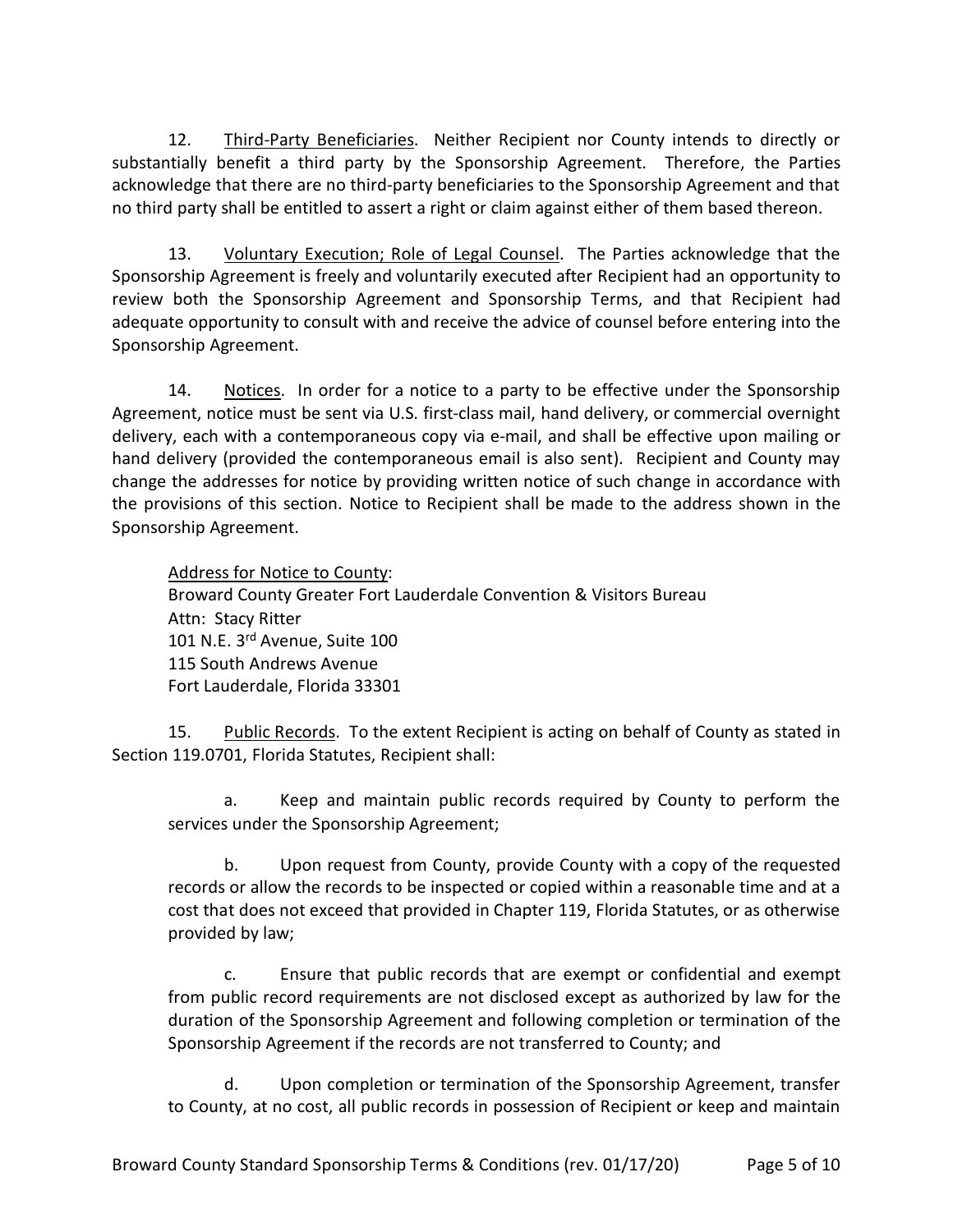public records required by County to perform the services. If Recipient transfers the records to County, Recipient shall destroy any duplicate public records that are exempt or confidential and exempt. If Recipient keeps and maintains the public records, Recipient shall meet all applicable requirements for retaining public records. All records stored electronically must be provided to County upon request in a format that is compatible with the information technology systems of County.

A request for public records regarding the Sponsorship Agreement must be made directly to County, who will be responsible for responding to any such public records requests. Recipient will provide any requested records to County to enable County to respond to the public records request.

Any material submitted to County that Recipient contends constitutes or contains trade secrets or is otherwise exempt from production under Florida public records laws (including Chapter 119, Florida Statutes) ("Trade Secret Materials") must be separately submitted and conspicuously labeled "EXEMPT FROM PUBLIC RECORD PRODUCTION – TRADE SECRET." In addition, Recipient must, simultaneous with the submission of any Trade Secret Materials, provide a sworn affidavit from a person with personal knowledge attesting that the Trade Secret Materials constitute trade secrets under Section 812.081, Florida Statutes, and stating the factual basis for same. In the event that a third party submits a request to County for records designated by Recipient as Trade Secret Materials, County shall refrain from disclosing the Trade Secret Materials, unless otherwise ordered by a court of competent jurisdiction or authorized in writing by Recipient. Recipient shall indemnify and defend County and its employees and agents from any and all claims, causes of action, losses, fines, penalties, damages, judgments and liabilities of any kind, including attorneys' fees, litigation expenses, and court costs, relating to the nondisclosure of any Trade Secret Materials in response to a records request by a third party.

# **IF GROUP HAS QUESTIONS REGARDING THE APPLICATION OF CHAPTER 119, FLORIDA STATUTES, TO GROUP'S DUTY TO PROVIDE PUBLIC RECORDS RELATING TO THE AGREEMENT, CONTACT THE CUSTODIAN OF PUBLIC RECORDS AT (954) 357-2450, SJONES@BROWARD.ORG, 110 N.W. THIRD AVENUE, SUITE 100, FORT LAUDERDALE, FLORIDA 33301.**

16. Construction and Interpretation. The headings contained in the Sponsorship Agreement and these Sponsorship Terms are for reference purposes only and shall not in any way affect the meaning or interpretation of the Sponsorship Agreement. Terms such as "herein," "hereof," "hereunder," and "hereinafter" refer to the Sponsorship Agreement as a whole and not to any particular sentence, paragraph, or section where they appear, unless the context otherwise requires. Any reference to "days" means calendar days, unless otherwise expressly stated. Any and all recital clauses in the Sponsorship Agreement are true and correct and are incorporated in the Sponsorship Agreement by reference. Any exhibits attached to the Sponsorship Agreement and the Sponsorship Terms are incorporated into and made a part of the Sponsorship Agreement.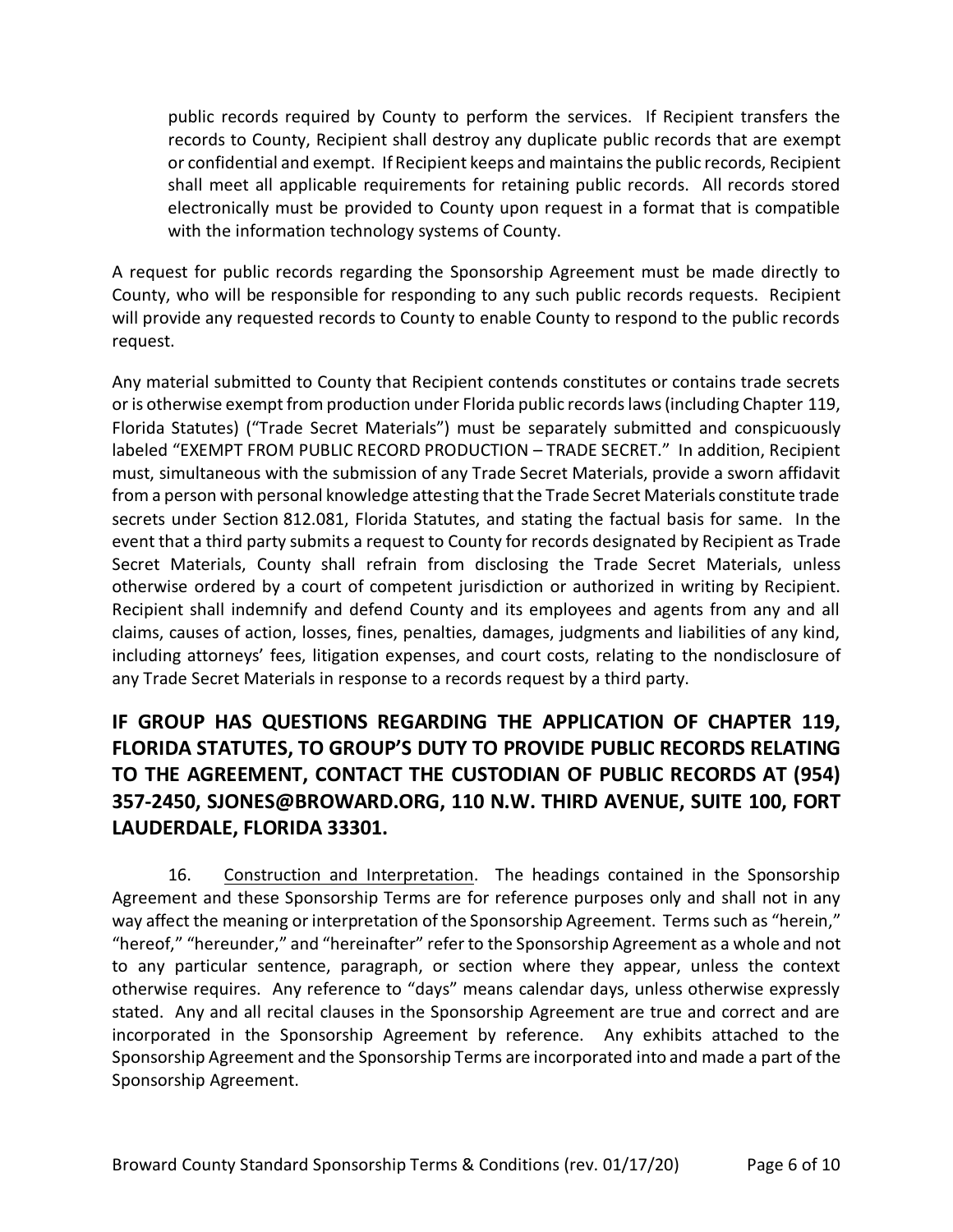17. Assignment.Recipient may not assign all or part of its rights or obligations under the Sponsorship Agreement without the prior written consent of County, which consent shall be at the President of the GFLCVB's sole and absolute discretion. Any assignment, transfer, or encumbrance in violation of this section will be null and ineffective. If Recipient violates this provision, any portion of the Incentive already provided to Recipient shall be immediately refunded to County upon demand and, in addition to any other rights and remedies County may have, County may immediately terminate the Sponsorship Agreement.

18. Severability. In the event any part of the Sponsorship Agreement or Sponsorship Terms is found to be unenforceable by any court of competent jurisdiction, that part shall be deemed severed from the Sponsorship Agreement and the balance shall remain in full force and effect.

19. Law, Jurisdiction, Venue, Waiver of Jury Trial. The Sponsorship Agreement shall be interpreted and construed in accordance with and governed by the laws of the State of Florida. The exclusive venue for any lawsuit arising from, related to, or in connection with the Sponsorship Agreement shall be in the state courts of the Seventeenth Judicial Circuit in and for Broward County, Florida. If any claim must be litigated in federal court, the exclusive venue for any such lawsuit shall be in the United States District Court or United States Bankruptcy Court for the Southern District of Florida. **BY ENTERING INTO THE SPONSORSHIP AGREEMENT, RECIPIENT AND COUNTY EACH HEREBY EXPRESSLY WAIVE ANY RIGHTS THAT PARTY MAY HAVE TO A TRIAL BY JURY OF ANY CIVIL LITIGATION RELATED TO THE AGREEMENT OR THESE SPONSORSHIP TERMS.** 

20. Fiscal Year. The continuation of any Sponsorship Agreement beyond the end of any County fiscal year is subject to both the appropriation and the availability of funds in accordance with Chapter 129, Florida Statutes.

21. Capitalized Terms. Unless expressly stated in these Sponsorship Terms, all capitalized terms used in herein shall have the meaning stated in the Sponsorship Agreement.

22. Incorporation by Reference. Any and all Recital clauses stated above are true and correct and are incorporated herein by reference. The attached Exhibits are incorporated into and made a part of these Sponsorship Terms.

23. Complete Agreement and Amendments. The Sponsorship Agreement, including the Sponsorship Terms, represents the final and complete understanding of the Parties regarding the subject matter and supersedes all prior and contemporaneous negotiations and discussions regarding that subject matter. There is no commitment, agreement, or understanding concerning the subject matter of the Sponsorship Agreement that is not contained in the Sponsorship Agreement. No modification, amendment, or alteration in the terms or conditions contained in the Sponsorship Agreement shall be effective unless contained in a written document prepared with the same or similar formality as the Sponsorship Agreement and executed by duly authorized representatives of County and Recipient. Unless expressly prohibited in the Sponsorship Agreement, the President of the GFLCVB shall have authority to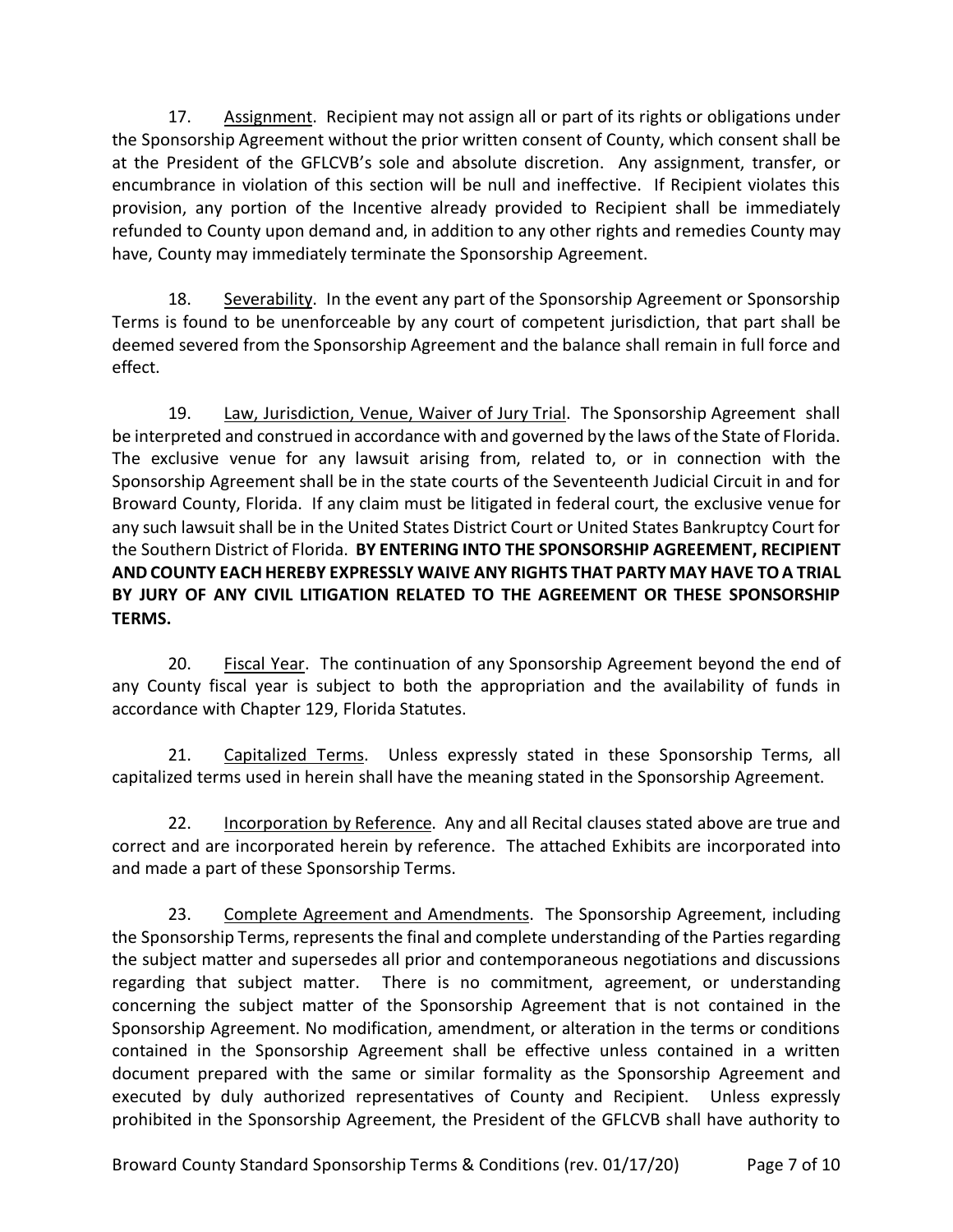sign amendments to the Sponsorship Agreement that do not increase the monetary portion of the Incentive.

24. Representation of Authority. Recipient represents and warrants that the Sponsorship Agreement constitutes the legal, valid, binding, and enforceable obligation of Recipient, and that neither the execution nor performance of the Sponsorship Agreement constitutes a breach of any agreement that Recipient has with any third party or violates any law, rule, regulation, or duty arising in law or equity applicable to Recipient. Recipient further represents and warrants that execution of the Sponsorship Agreement is within Recipient's legal powers, and each individual executing the Sponsorship Agreement on behalf of Recipient is duly authorized by all necessary and appropriate action to do so on behalf of Recipient and does so with full legal authority.

25. Counterparts and Multiple Originals. The Sponsorship Agreement may be executed in multiple originals, and may be executed in counterparts, each of which shall be deemed to be an original, but all of which, taken together, shall constitute one and the same agreement. The Sponsorship Agreement may be executed utilizing one or more digital signatures, which shall have the same legal effect as handwritten signatures.

(The remainder of this page is intentionally left blank.)

NK 2019-06-26 Standard T&C for Group Tourism and Place of Interest Sponsorship Program Agreements.docx 07/29/2019 Document #449142v3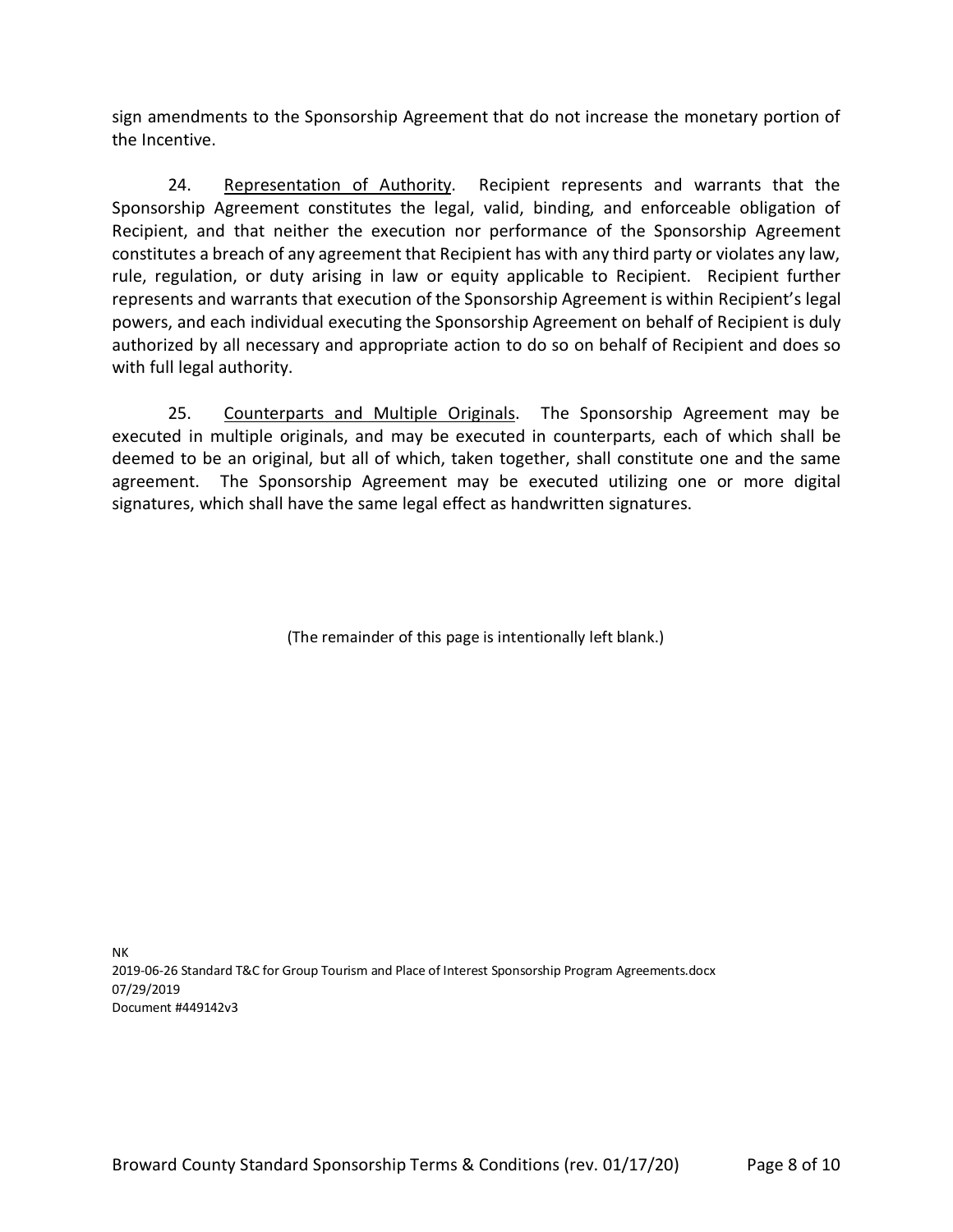#### **Exhibit A**

#### **COMPLIANCE CERTIFICATE**

## **(For Group/Convention Sponsorships and Tourism Event Sponsorships)**

I,  $\frac{1}{\sqrt{2}}$  (representative of organization)  $\frac{1}{\sqrt{2}}$ , hereby certify that I am an official representative of  $\frac{1}{\sqrt{2}}$  (name of organization)  $\frac{1}{\sqrt{2}}$  ("Recipient") and that I have the authority to execute this Compliance Certificate on behalf of Recipient.

As an official representative for Recipient, I hereby certify that on  $\overline{a}$  (date)  $\overline{a}$ , Recipient held its Event,  $\frac{Q}{Q}$  (event name)  $\frac{Q}{Q}$ , at the (venue name), located in Broward County, Florida. The total number of hotel room nights or attendance numbers generated as a result of this Event was **CO** (enter number of hotel room nights/attendance and  $specify$  and  $specify$  information regarding any other recipient commitments stated in the Sponsorship Agreement) **Example** 2014

Documentation evidencing the number of hotel room nights, attendance numbers, or any other Recipient Commitment specified in the Sponsorship Agreement with County is attached to this Compliance Certificate.

Signature: The state of the state of the state of the state of the state of the state of the state of the state of the state of the state of the state of the state of the state of the state of the state of the state of the

Printed Name:

Title:

Date: <u>www.communications.communications.com</u>